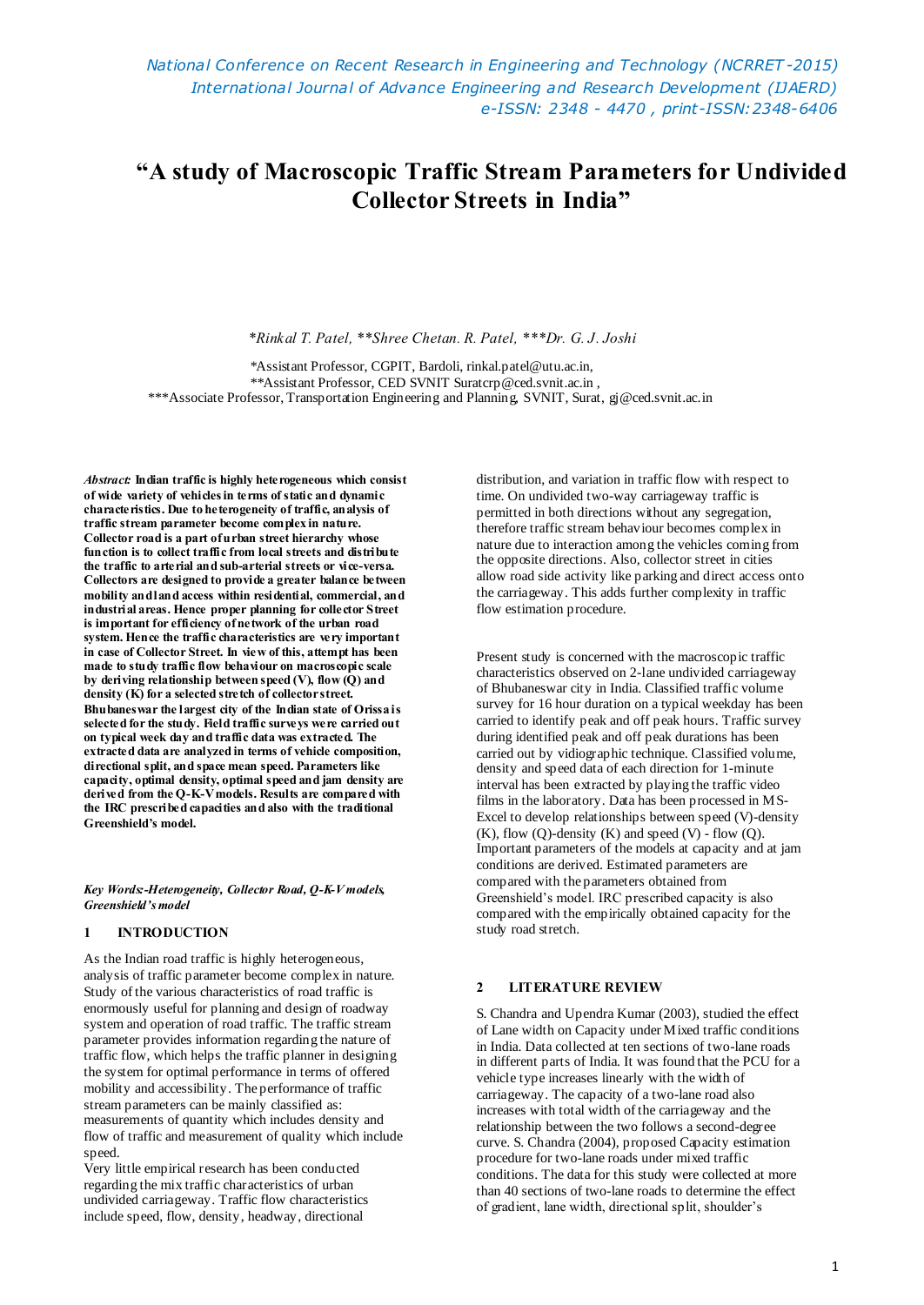condition and pavement roughness on capacity of two lane roads. The effect of influencing parameters like gradient, lane width, shoulder width, traffic composition, directional split, slow moving vehicles and pavement surface conditions, on capacity of two-lane roads under mixed traffic conditions is evaluated and adjustment factors for each of these conditions are proposed. Partha Pritam Dey, S. Chandra et. al. (2008), have studied the mix traffic flow on two lane road. The analysis is carried out using simulation program. It is observed that the capacity of a two-lane road decreases as the proportion of three-wheeler, tractor, or heavy vehicle increases in the traffic stream. But, in the case of two-wheelers the capacity was found to increase with their proportion

## **3 STUDY AREA**

Bhubaneswar is the capital and largest city of the Indian state of Orissa. It has a total area of 124.74 sq km. Geographically Bhubaneswar is situated in the eastern coastal plains of Orissa and south-west of Mahanadi river.

#### **3.1 Physical Characteristics**

According to 2001 census, municipal area of the city is 135 Sq. Km and development area is 233 sq. km. according to 2011 census, the area of the city is observed 419 Sq. Km. The density observed is 4900 per KM2.

#### **3.2 Study Stretch details**

In Bhubaneswar Ram Mandir Road is selected for the study. The carriageway width is observed 6.5 m and the length of stretch is observed 40 m. On Ram Mandir Road both side 1.5 m unpaved shoulder is observed. Figure 1 shows cross section of Collector Street at Bhubaneswar.



**Figure 1: Cross Section of the Collector Road at Bhubaneswar**

As such there are no obstacles are present on the road. But due to parked vehicle near the local vendors along the road on footpaths, during the peak hour is creating obstacles. Footpaths on both sides are generally occupied by street vendors as well as street hawkers.

#### **4 TRAFFIC CHARACTERISTICS**

Classified volume count is carried out for 16 hours (6:00 am to 10:00 pm) by manually, using tally sheets on a working day. Vediographic survey is carried out for the

selected Morning Peak Hour (MPH) and Evening peak hours (EPH) from the hourly volume pattern using high resolution camera. On the basis of 16 hour classified volume count, 11:30 hrs to 13:30 hrs is identified as morning peak period with 2834 PCU and 15:20 hrs to17:20 hrs is identified as evening peak period with 2366 PCU. Two wheelers proportion varies from 55-60% of total traffic whereas three wheelers, four wheelers and bicycles constitute about 7%, 20 % and 12% respectively. Directional split is almost even with ratio of 52:48 of traffic in either direction. Average speed of two wheelers is observed as 44 Kmph and three wheelers observed in the range of 35-39 kmph. During all duration the average speed of car varying from 38 to 45 kmph while the average speed of bicycle is 18 kmph.

#### **5 Q-K-V MODELS**

Extracted data of speed, flow and density are compiled for each direction and speed – density, speed-flow and flowdensity plots are drawn and models are developed by curve fitting technique. In order to fully understand the flow behaviour across the range of volume, it is necessary to generate missing speed – flow – density data. For generating missing data flow-density curve is considered. By differentiating the equation of flow-density curve with respect to density, the capacity and optimum density values are obtained. Figure 2 shows the Density  $(K)$  -Speed (V), Flow  $(Q)$  – Density (K) and Flow  $(Q)$  – Speed (V) models for the selected collector street. The models are found to observed general trend as established by previous research.